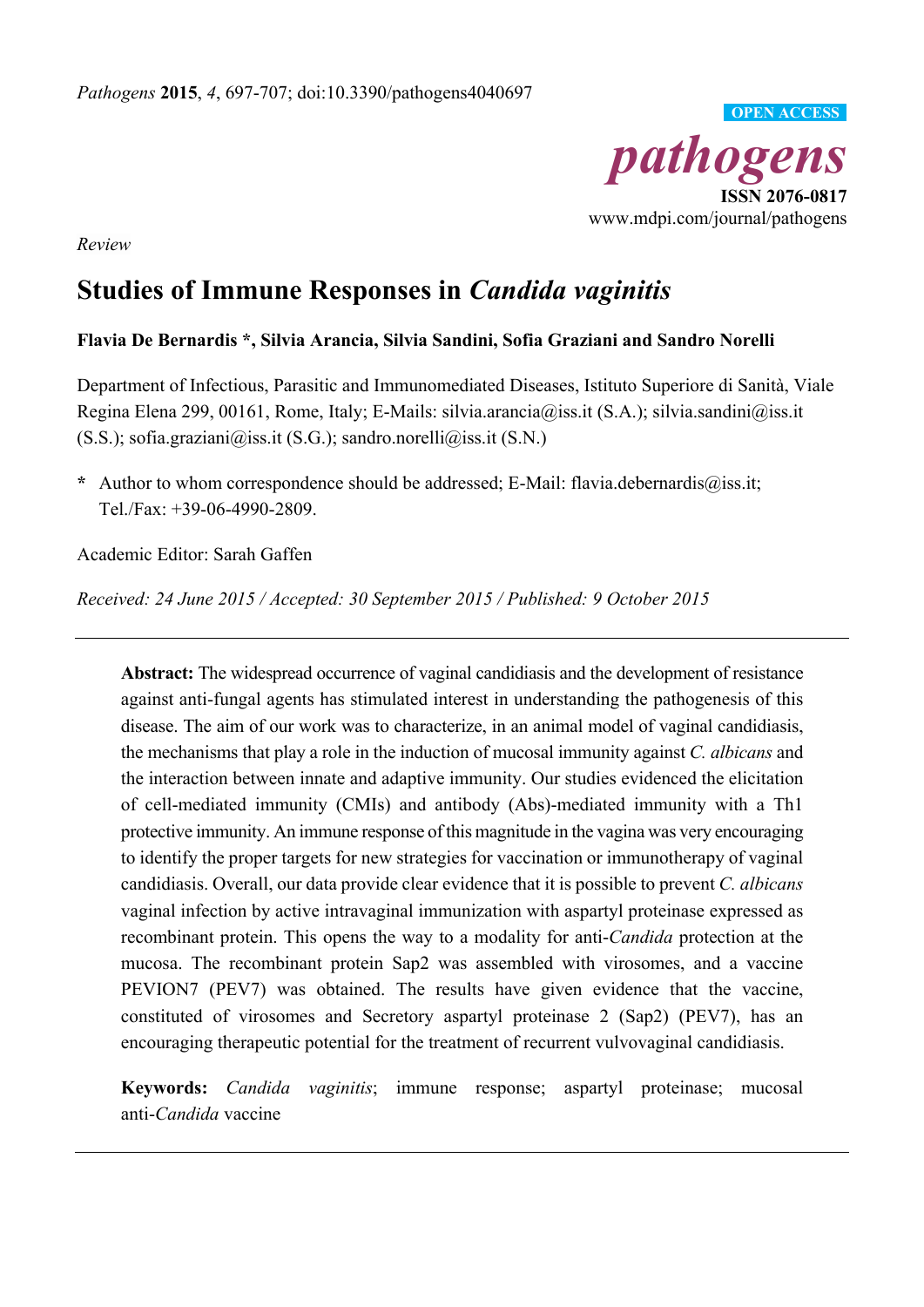#### **1. Introduction**

The majority of human infections by *Candida* occur at the mucosa [1,2]. Several epidemiological studies [3–7] have documented that vulvovaginal candidiasis is a widespread, common disease affecting up to 75% of healthy women, with some of them affected by recurrent, often intractable forms of the disease. Recurrent vulvovaginal candidiasis (RVVC) is a much more serious clinical condition due to the recurrences of symptoms (four or more episodes per year) and for its refractoriness to successful treatment. Long-term maintenance therapy with fluconazole may help lengthen the asymptomatic periods between recurrences, but does not provide a long-lasting cure [5]. Recent epidemiological investigations have suggested that the prevalence of RVVC may be higher than previously estimated and can be as high as 7%–8% of women who experience a first episode. In these cases, the quality of life is devastated, and the associated cost of medical visits is high. Anti-fungal therapy is highly effective for individual symptomatic attacks, but does not prevent recurrences. In fact, maintenance therapy with an efficacious anti-*Candida* drug lengthens the time to recurrence, but does not provide a long-term cure [5,6]. Furthermore, there is concern that repeated treatments might induce drug resistance, shift the spectrum of causative *Candida* species and result in an increased incidence of non-*C. albicans*, intrinsically-resistant species [6–16].

Moreover, in contrast to systemic candidiasis, relatively little is known about the role of mucosal immunity in protection against *Candida.* The widespread occurrence of mucosal candidiasis and the development of resistance against anti-fungal agents has stimulated interest in understanding the components of the host-fungus interaction at the mucosa and can result in the optimization of preventive and therapeutic antifungal strategies.

*C. albicans* is capable of colonizing and persisting on mucosa of the oral cavity and of the gastrointestinal and genitourinary tracts of healthy humans and also of stimulating mucosal responses. Odds [17] has suggested that 40%–50% of any given sample population temporarily or permanently carries this fungus in their gastrointestinal tract.

The virulence factors of *Candida* that play a role in mucosal infections are: adherence, dimorphisms with antigenic variations, enzyme production, especially proteinase secretion, and cell surface composition [18–24]. The formal demonstration of the role in infection has been obtained for some of these factors by the use of knockout mutants and reinsertion of relevant genes [19–21,25–27]. Adhesins play an important role in the pathogenesis of mucosal candidiasis by facilitating adherence to vaginal tissue [26,28–30]. Virulence expression is also promoted by the capacity of this fungus to form hyphae, *i.e.*, long, apically-growing threads endowed with a multiplicity of immune-evasion mechanisms and greatly favoring implantation on the mucosa [31–33]. There is clear evidence that the capacity of *C. albicans* to develop hyphae is required for vaginal infection [27,34–36]. Tissue sections of animal vaginas show that hyphae strongly adhere to the keratinized surface of the vaginal epithelium with some hyphal tips slightly infiltrating the subepithelial layer [36,37]. There is a clear demonstration that each deletion of relevant genes affecting hyphal transition determines the decrease or abolition of experimental pathogenicity [20,27].

Strains of *C. albicans* that lack the capacity to undergo the dimorphic transition are typically non-pathogenic [38,39]. Naglik and collaborators showed that the two forms of growth are discriminated by activation of distinct MAP kinase pathways [40].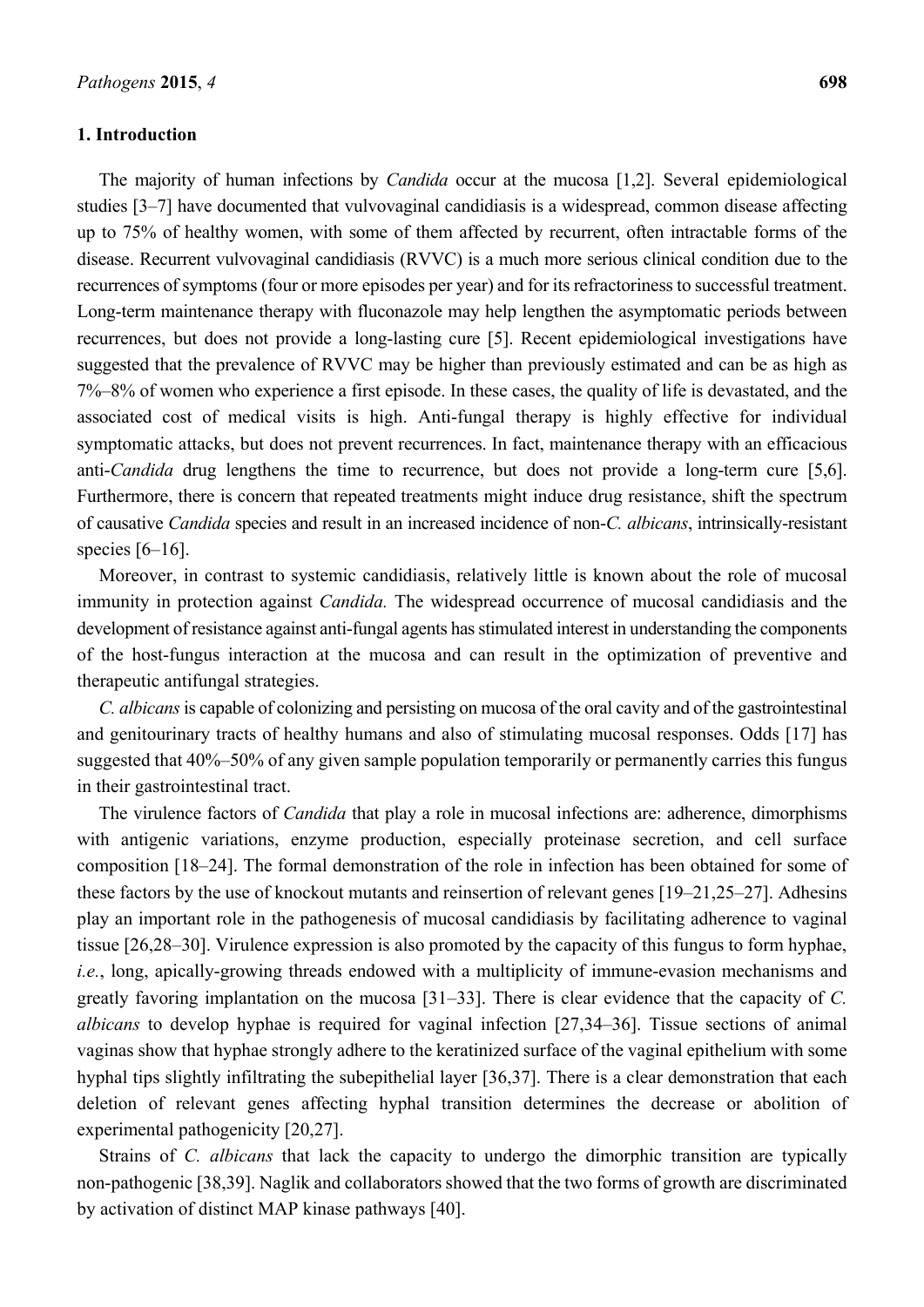Enzyme secretion, in particular aspartic proteinase (Sap), a family of at least 10 enzymes, plays a role in vaginal candidiasis. In fact, mutants of *C. albicans* with Sap1-3 knock-out genes do not cause vaginal infection in rats and lose the capacity to damage the reconstituted human vaginal epithelium, both pathogenic activities being regained following re-insertion of the relevant gene [25,41]. No such inference could be made with Sap4-6 KO mutants, even when the triple mutant was used [25].

In order to obtain possible insights into the host factors involved in the defense against vaginal candidiasis, we have long been employing a rat model of vaginal infection that has similarities to human disease, including the vaginal CD4/CD8 T-cell ratio [42,43]. In this model, an initial self-healing infection confers a high degree of protection against subsequent re-infection by *C. albicans* [42]. The protection is associated with the presence of protective antibodies against *Candida* constituents in the vaginal fluids and an increased number of activated lymphocytes in the vaginal mucosa [44,45]. The adoptive transfer of vaginal lymphocyte (VL) populations showed that distinct lymphocyte subsets participated in the adaptive anti-*Candida* immunity in the vagina and demonstrated not only that CD4<sup>+</sup> T-cells were essential for protection, but also that other cellular types were probably involved [46,47]. Vaginal dendritic cells (VDCs) from infected rats induced the proliferation of T-cells and the release of high levels of IL-2, IFNγ and IL-6 and low levels of IL-10. The animals receiving VDCs from *C. albicans*-infected rats showed reduced (50%) *C. albicans* CFU counts [48].

Moreover, the specific objectives of our works were to identify the proper targets for new strategies for vaccination or immunotherapy of vaginal candidiasis.

The data reported in this review are a summary of our studies on the mechanisms induced in the vagina during *Candida* infection and of our research to identify specific *Candida* molecules potentially useful for vaccination or immunotherapy of vaginal candidiasis.

More detailed information about the epidemiology, diagnosis, current treatments of the infection and recent studies for the development of protective vaccine are included in excellent reviews already published on this subject [5,12,49–55].

# **2***.* **Summary of Our Studies to Identify the Proper Targets for New Strategies for Vaccination or Immunotherapy of Vaginal Candidiasis**

The evidence of an immune response in the vagina was very encouraging to identify the proper targets for new strategies for vaccination or immunotherapy of vaginal candidiasis. Active intravaginal immunization with native mannoprotein (MP) or secretory aspartyl proteinase (Sap) conferred an elevated degree of antibody-mediated protection against vaginal infection by *C. albicans* [25,42,44,45]. Furthermore, we have evidenced that intranasal and intravaginal immunizations with MP or Sap and CT, as mucosal adjuvant, were equally effective at inducing specific antibody response in the vagina and conferring a high degree of protection against vaginal infection by *C. albicans* [56]. In the context of generating a candidate vaccine against mucosal candidiasis, the availability of a recombinant product would greatly assist overcoming the well-known difficulties in obtaining, purifying and standardizing a native antigen. We were working with two recombinant proteins: an aspartyl-proteinase Sap2 and a protein of 65 kDa that we call MP65, which are important immune-dominant antigens and virulence factors of *C. albicans* acting in mucosal infections [35,57].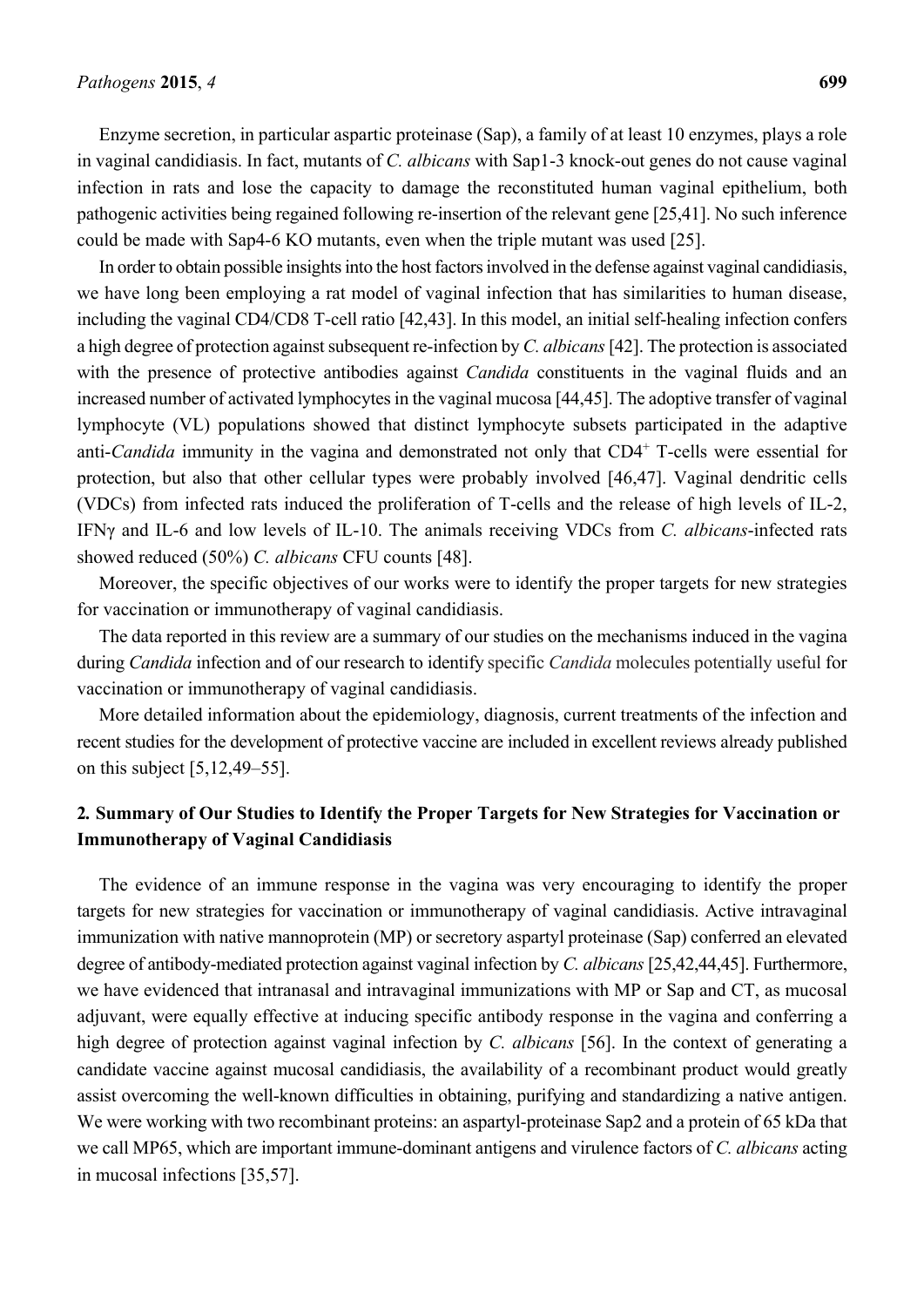Overall, the results of our studies evidenced that intravaginal immunization with recombinant MP65 mannoprotein (r MP65 r or secretory aspartyl proteinase (r Sap2) conferred protection against vaginal candidiasis. Below, we reported examples of experiments, already performed, of the kinetics of vaginal infection in rats immunized intravaginally with the recombinant protein: r MP65 or r Sap2 [35,56,57].

As shown in Figure 1A (which refers to one typical experiment out of four experiments performed with similar results), the rats immunized intravaginally with MP were characterized by early clearance of the fungal cells from the vagina, as compared to rats given the adjuvant or saline only, as demonstrated by nearly a 50% reduction of vaginal *Candida* counts by the first 48 h after challenge. This early, two-day clearance rate was significantly more pronounced in the animals immunized with the antigen plus adjuvant cholera toxin (CT), an effect that persisted for at least two weeks after challenge [35,56].

As shown in Figure 1B (which refers to one typical experiment out of four experiments that had similar results), immunization with the recombinant Sap2 resulted in statistically-significant acceleration of fungal clearance from the vagina in the first week of infection, both when the animals were only immunized with the antigen and, more significantly, when CT was co-administered with Sap2. The effect on fungal clearance somewhat faded away in the second and third week of infection. However, on Day 21, all CT plus Sap2-immunized animals were cleared of the infection, whereas all controls were still infected. No effect on clearance was shown by administration of CT only [56,57].



**Figure 1.** (**A**) Vaginal colonization of *C. albicans* in rats immunized with recombinant MP65;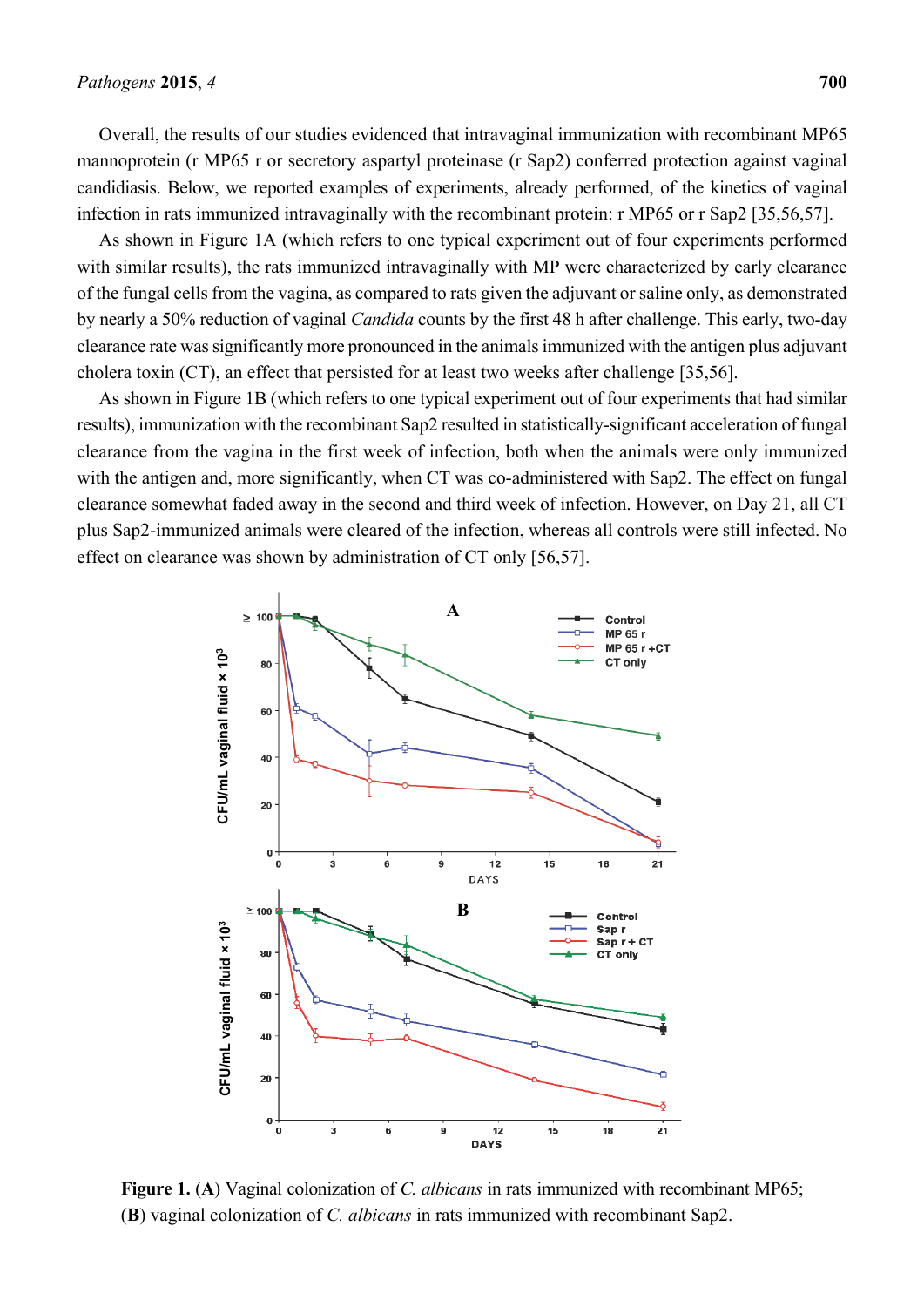Then, we focused on Sap2 as a target, as it is the most characterized virulence trait of the fungus: a family of ten genes. It has a clear role in mucosal infection by *C. albicans*. It was overexpressed in the vagina and oral cavity, but not systemically. The Sap2-deleted mutant becomes avirulent, while that that is Sap2-reconstructed regains total virulence. Inhibition of Sap2 expression by pepstatin A exerts a marked therapeutic effect *in vivo*. Furthermore, Sap2 is involved in adhesion.

Our data provided clear evidence that it is possible to prevent *C. albicans* vaginal infection by active intravaginal immunization with aspartyl proteinase expressed as recombinant protein. This opened the way to a modality for anti-*Candida* protection in the mucosa [57].

## **3. Summary of Our Studies for the Development of a Protective Vaccine for** *C. albicans* **Vaginal Infections**

A few years ago, we started a collaboration with Pevion biotech, a Swiss Company that produces a vaccine consisting of virosomes. The virosomes were assembled with the recombinant protein Sap2, and a vaccine PEVION7 (PEV7) was obtained, which had Sap2 antigen presented on the surface of virosomes.

We examined whether the virosomal vaccine PEV7 conferred protection to rats experimentally challenged with *C. albicans*. For this purpose, rats were immunized with three intravaginal administrations of the vaccine and were challenged with *Candida* cells one month after the last immunization.

Immunization with the virosomal vaccine conferred a substantial protection from *C. albicans* challenge, as evidenced by the accelerated clearance of the *Candida* cells from the vagina and resolution of the infection at least one week before infection in controls: non-immunized rats or animals receiving only empty virosomes.

In the vaginal fluids of rats vaccinated with virosomes and Sap2, anti-proteinase antibodies (IgG and IgA) have been detected.

The results have given evidence that the vaccine constituted of virosomal and Sap2 (PEV7) has an encouraging therapeutic potential for the treatment of recurrent vulvovaginal candidiasis [58].

After these preclinical studies, a phase I clinical trial was designed and performed by Pevion to assess the safety and immunogenicity of the PEV7 vaccine in healthy volunteers. Half of the subjects received intramuscular injections, while the other half will receive capsules, administered intravaginally. In total, the study enrolled 48 healthy women of childbearing age. The study demonstrated the generation of specific and functional B-cell memory in 100% of the vaccinated women. Half of the volunteers vaccinated with the intramuscular low dose of PEV7 received a single booster immunization 14 months after the primary vaccination course. All routes of vaccination showed a rapid and specific response, either in serum and/or in cervicovaginal secretion. An immune response of this magnitude in the cervicovaginal compartment was very encouraging with regards to the therapeutic potential of the vaccine [59].

NovaDigm Therapeutics Inc. is a company developing innovative vaccines for fungal and bacterial infections. Its products include NovaDigmVaccine-3 (NDV-3), a vaccine contains the Als3 antigen, which facilitates *Candida* adherence to and invasion of human endothelial cells. This vaccine is currently in a phase 1b/2a clinical study for the prevention of recurrent vulvovaginal candidiasis [60]. Moreover, as described on the website (www.novadigm.net), the company has acquired the rights, in four separate transactions, to three well-studied *Candida* vaccine antigens. The three antigens acquired are hyphally-regulated protein 1 (Hyr1), secreted aspartyl proteinase 2 (Sap2) and a β-mannan conjugate.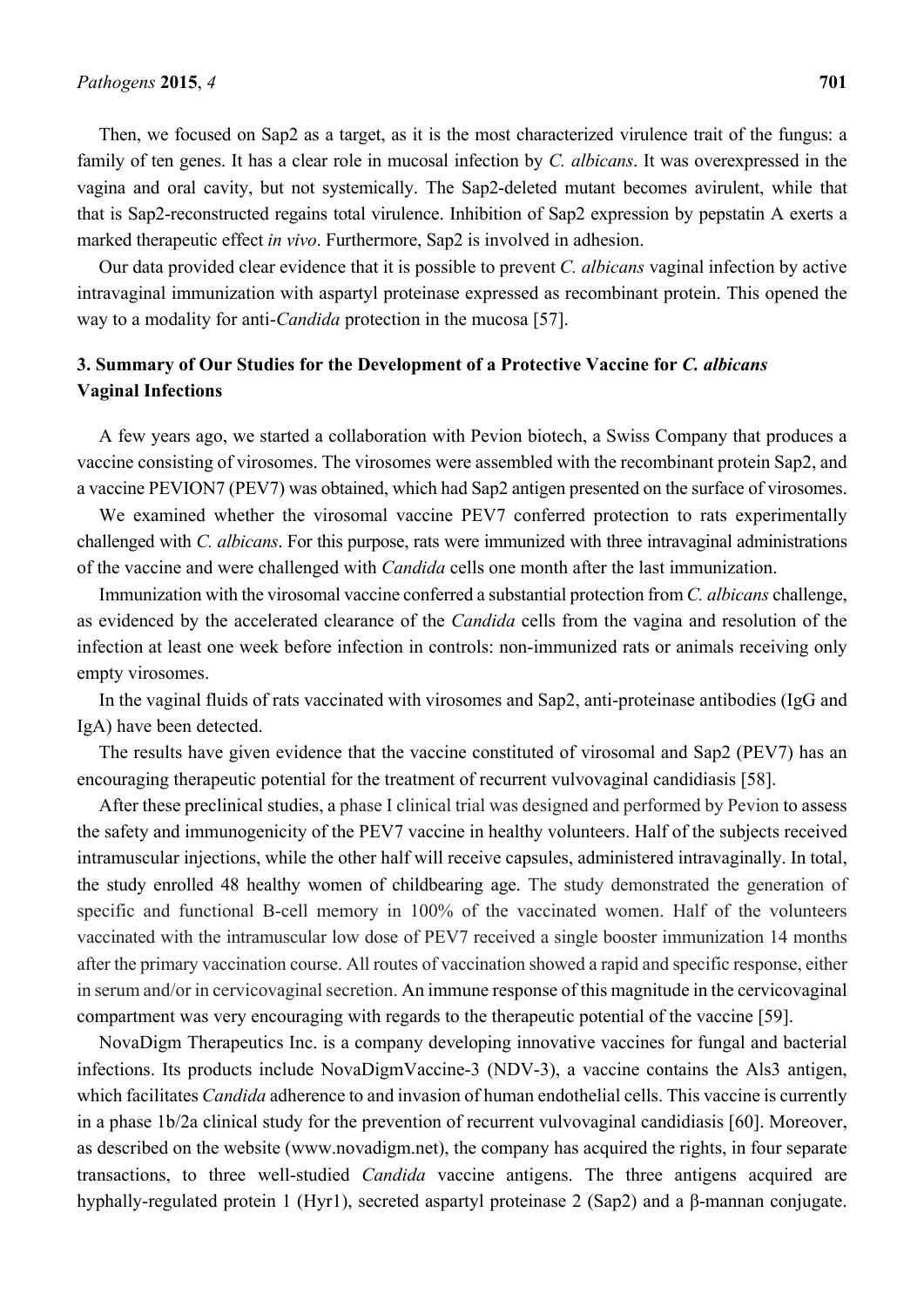Hyr1 was licensed from the Los Angeles BioMedical Research Institute at Harbor-UCLA Medical Center. The use of recombinant Hyr1 as a protective antigen was discovered by NovaDigm's founding scientists, led by John E. Edwards, Jr., MD, Chair of the Division of Infectious Diseases [61,62]. Rights to Sap2 were acquired from Pevion, a Swiss biotech company, and Istituto Superiore di Sanità (ISS) in Rome, Italy.

Rights to the β-mannan trisaccharide conjugate were acquired from three leading academic researchers: David Bundle, PhD, Professor of Chemistry at the University of Alberta, Edmont AB, Canada; Jim E. Cutler, PhD, Professor (retired), Pediatrics and Microbiology, Immunology and Parasitology, School of Medicine; Louisiana State University, New Orleans, Louisiane, USA, and Mark Nitz, PhD, Professor of Chemistry, University of Toronto, Toronto, ON, Canada [63].

Hyr1 is a component of the *Candida* cell wall that inhibits the innate immune system's ability to kill *Candida*. In preclinical studies, an Hyr1 vaccine conferred protection from systemic candidiasis in murine models by producing antibodies that reversed the inhibition of the immune system. Sap2 degrades essential components of the immune response and contributes to inflammation. A phase 1 study of a Sap2-based vaccine conducted by Pevion demonstrated favorable safety and immunogenicity, inducing the production of anti-Sap2 antibodies, which are thought to neutralize Sap2's involvement in immune evasion and to inhibit inflammatory responses. β-mannan is a key outer cell wall component of *Candida*, which may be involved in adhesion to host cells. Vaccines based on the conjugation of β-mannan to a protein carrier have demonstrated protection against both systemic and vaginal *Candida* infections in numerous preclinical studies.

The aim of the NovaDigm Company is to produce a multivalent vaccine that can induce an immune response against multiple virulence traits of *Candida* and can enhance the probability of success against *C. albicans* mucosal infections [60].

#### **4. Conclusions**

The high incidence of RVVC and the difficulties controlling its occurrence with conventional anti-mycotic therapy constitute a strong medical need for the development of immunological treatments adding to, if not replacing, the current antifungal treatment. The use of exogenous cytokines, antibodies and immune-modulators is of potential interest [64,65], but the development of a safe and efficacious anti-*Candida* vaccine may be a better approach. Recently, several research teams developed anti-*Candida* vaccination [57,58,66,67]. Two of these vaccines have passed phase 1 clinical trials for safety and immunogenicity, and one of them has entered a phase 2 clinical trial. Both vaccines evidenced protection in rat and mouse models of vaginal infection by *C. albicans*, although with a slightly different mechanism of immunological protection [49–51].

Other anti-*Candida* vaccines, from attenuated strains of *C. albicans* [52,68] to a number of glycoconjugate of cell wall polysaccharides [69,70], have also been shown to be immunogenic and protective in experimental animal models, although these have not yet been entered into clinical trials in humans. However, *Candida*  species contain a range of factors that facilitate tissue invasion by enabling the fungus to evade, modulate or exacerbate the host's immune system. Thus, a multi-antigen vaccine approach could significantly weaken the ability of *Candida* to escape from the body's immune system and provide a more effective vaccine. The combination of antigens that are related to *C. albicans* virulence factors may induce additive or synergistic immune responses, broadening the spectrum of protective antibodies and reducing the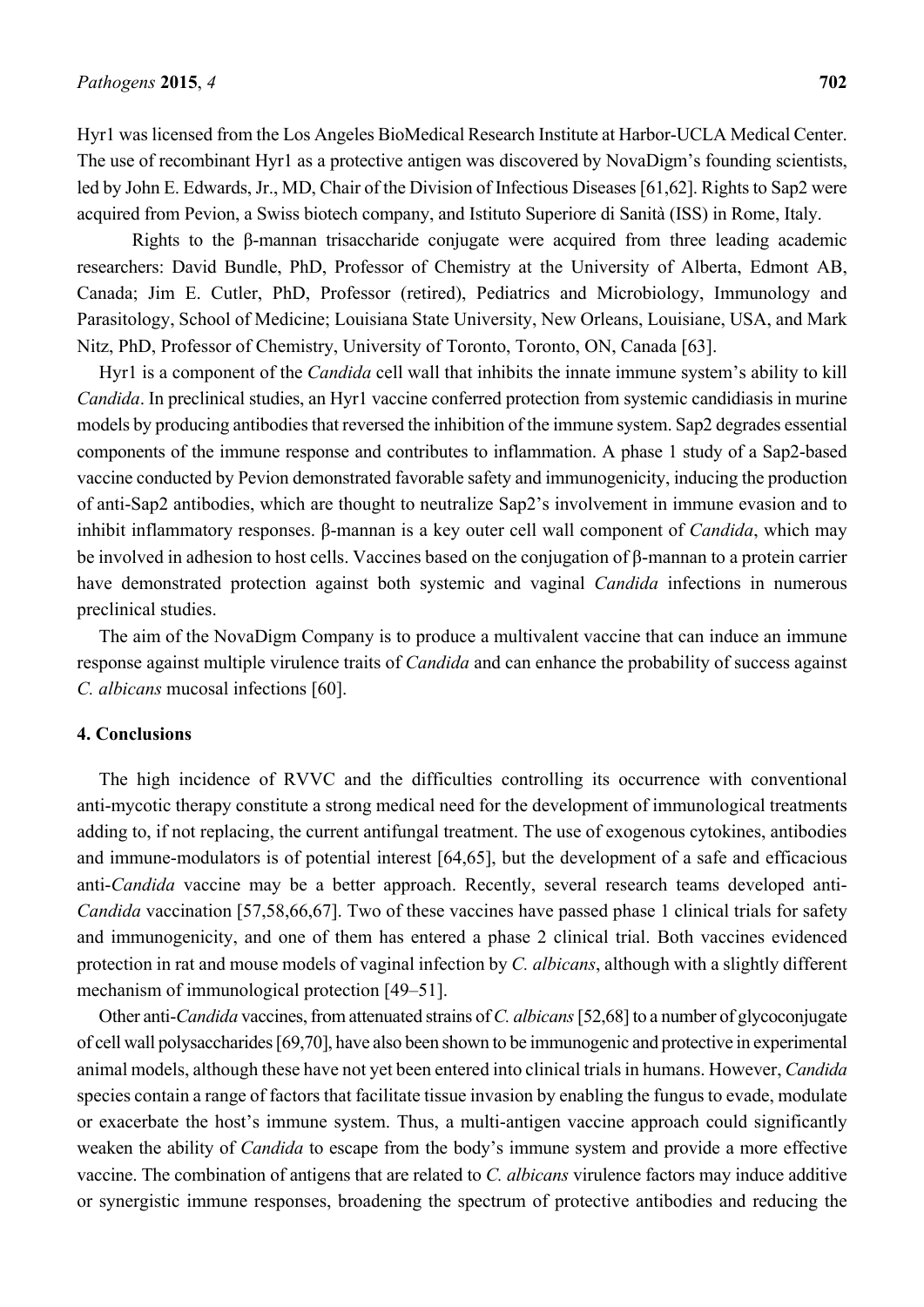It is hoped that gynecologists will be offered a safe and protective anti-*Candida* vaccine in the not too distant future. In fact, a mucosal vaccine would improve the quality of life of the high number of women affected with RVVC.

### **Acknowledgments**

We are grateful to Giuseppina Mandarino for assisting in the English of the final draft.

#### **Author Contributions**

Flavia De Bernardis, Silvia Arancia and Sofia Graziani carried out the vaginal experiments to prove the protective effect of immunization with recombinant proteins MP65 and Sap2 and with the PEV7 vaccine. Silvia Sandini and Sandro Norelli produced the recombinant proteins MP65 and Sap2. Flavia De Bernardis and Silvia Sandini contributed to the ideas and to the interpretation of the data presented in the manuscipt. Silvia Arancia and Sofia Graziani contributed to manuscript drafting and preparation of the figures. All authors read and approved the final manuscript.

## **Conflicts of Interest**

The author declare no conflict of interest.

## **References**

- 1. Nucci, M.; Marr, K.A. Emerging Fungal Diseases. *Clin. Inf. Dis.* **2005**, *41*, 521–526.
- 2. Pfaller, M.A.; Diekema, D.J. Epidemiology of invasive candidiasis: A persistent public health problem. *Clin. Microbiol. Rev.* **2007**, *20*, 133–163.
- 3. Sobel, J.D. Pathogenesis of Recurrent Vulvovaginal Candidiasis. *Curr. Infect. Dis. Rep.* **2002**, *4*, 514–519.
- 4. Nyirjesy, P.; Sobel, J.D. Vuvovaginal candidiasis. *Obstet. Gynecol. Clin. N. Am.* **2003**, *30*, 671–684.
- 5. Sobel, J.D.; Wiesenfield, H.C.; Martens, M.; Danna, P.; Hooton, T.M.; Rompalo, A.; Sperling, M.; Livengood, C., 3rd.; Horowitz, B.; von Thron, J.; *et al.* Maintenance therapy for recurrent vulvovaginal candidiasis. *N. Engl. J. Med.* **2004**, *351*, 876–883.
- 6. Sobel, J.D. Management of recurrent vulvovaginal candidiasis: Unresolved issues. *Curr. Infect. Dis. Rep.* **2006**, *8*, 481–486.
- 7. Foxman, B.; Muraglia, R.; Dietz, J.P.; Sobel, J.D.; Wagner, J. Prevalence of recurrent vulvovaginal candidiasis in 5 European countries and the United States: Results from an internet panel survey. *J. Low. Genit. Tract Dis.* **2013**, *17*, 340**–**345.
- 8. Bauters, T.G.; Dhont, M.A.; Temmerman, M.I.; Nelis, H.J. Prevalence of vulvovaginal candidiasis and susceptibility to fluconazole in women. *Am. J. Obstet. Gynecol.* **2002**, *187*, 569–574.
- 9. Cernicka, J.; Subik, J. Resistance mechanisms in fluconazole resistant *Candida albicans* isolates from vaginal candidiasis. *Int. J. Antimicrob. Agents* **2006**, *27*, 403–408.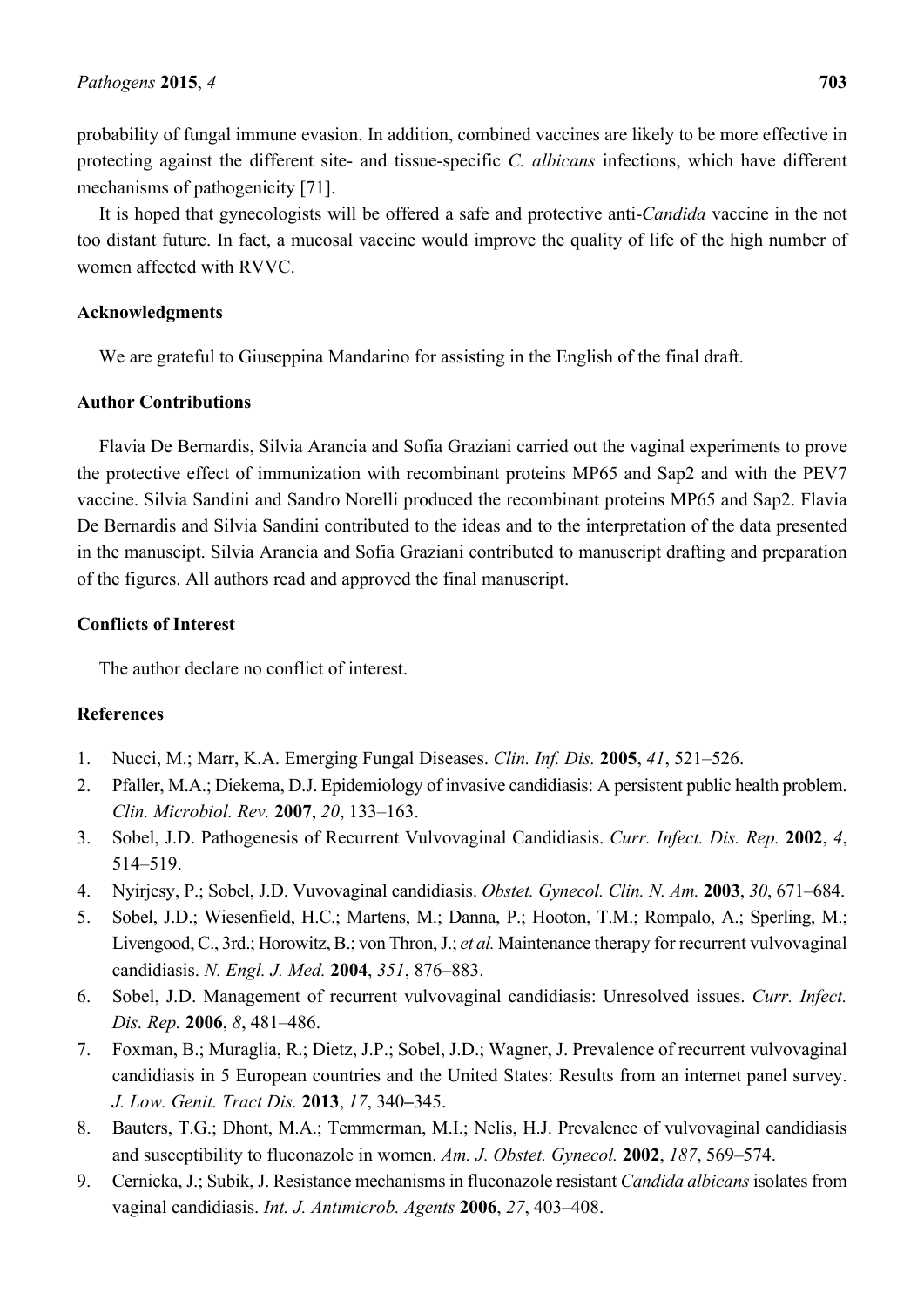- 10. Jackson, S.T.; Mullings, A.M.; Rainford, L.; Miller, A. The epidemiology of mycotic vulvovaginitis and the use of antifungal agents in suspected mycotic vulvovaginitis and its implications for clinical practice. *West Indian Med. J*. **2005**, *54*, 192–195.
- 11. Richter, S.S.; Galask, R.P.; Messer, S.A.; Hollis, R.J.; Diekema, D.J.; Pfaller, M.A. Antifungal susceptibilities of *Candida* species causing vulvovaginitis and epidemiology of recurrent cases. *J. Clin. Microbiol.* **2005**, *43*, 2155–2162.
- 12. Ringdahl, E.N. Recurrent vulvovaginal candidiasis. *Mol. Med.* **2006**, *103*, 165–168.
- 13. Ventolini, G.; Baggish, M.S.; Walsh P.M. Vulvovaginal candidiasis from non-*albicans* species: retrospective study of recurrence rate after fluconazole therapy. *J. Reprod. Med.* **2006**, *51*, 475–478.
- 14. Shahid, Z.; Sobel, J.D. Reduced fluconazole susceptibility of *Candida albicans* isolates in women with recurrent vulvovaginal candidiasis: Effects of long-term fluconazole therapy. *Diagn. Microbiol. Infect. Dis.* **2009**, *64*, 354–356.
- 15. Marchaim, D.; Lemanek, L.; Bheemreddy, S.; Kaye, K.S.; Sobel, J.D. Fluconazole-resistant *Candida albicans* vulvovaginitis. *Obstet. Gynecol.* **2012**, *20*, 1407–1414.
- 16. Kennedy, M.A.; Sobel, J.D. Vulvovaginal Candidiasis Caused by Non-*albicans Candida* Species: New Insights. *Curr. Infect. Dis. Rep*. **2010**, *12*, 465–470.
- 17. Odds, F.C. Chronic mucocutaneous candidosis. In *Candida and Candidosis*; University Park Press: Baltimore, MD, USA, 1988; pp. 104–110.
- 18. De Bernardis, F.; Cassone, A.; Sturtevant, J.; Calderone, R. Expression of *Candida albicans* SAP1 and SAP2 in experimental vaginitis. *Infect. Immun.* **1995**, *6*, 1887–1892.
- 19. De Bernardis, F.; Sullivan, P.A.; Cassone, A. Aspartyl proteinases of *Candida albicans* and their role in pathogenicity. *Med. Mycol.* **2001**, *39*, 303–313.
- 20. Calderone, R.; Fonzi, W. Virulence factors of *Candida albicans*. *Trends Microbiol.* **2001**, *9*, 327–335.
- 21. Hube, B. From commensal to pathogen: stage and tissue specific gene expression of *Candida albicans. Curr. Opin. Microbiol.* **2004**, *7*, 336–341.
- 22. Naglik, J.R.; Challacombe, S.J.; Hube, B. *Candida albicans* secreted aspartyl proteinases in virulence and pathogenesis. *Microbiol. Mol. Biol. Rev.* **2003**, *67*, 400–428.
- 23. Thewes, S.; Kretschmar, M.; Park, H.; Schaller, M.; Filler, S.G.; Hube, B. *In vivo* and *ex vivo* comparative transcriptional profiling of invasive and non-invasive *Candida albicans* isolates identifies genes associated with tissue invasion. *Mol. Microbiol.* **2007**, *63*, 1606–1628.
- 24. Mayer, F.L.; Wilson, D.; Hube, B. *Candida albicans* pathogenicity mechanisms. *Virulence* **2013**, *15*, 119–128.
- 25. De Bernardis, F.; Arancia, S.; Morelli, L.; Hube, B.; Sanglard, D.; Schafer, W.; Cassone, A. Evidence that members of the secretory aspartyl proteinases gene family (SAP), in particular SAP2, are virulence factors for *Candida vaginitis*. *J. Infect. Dis.* **1999**, *179*, 201–208.
- 26. Hoyer, L.L. The ALS gene family of *Candida albicans*. *Trends Microbiol.* **2001**, *9*, 176–180.
- 27. Kumamoto, C.A.; Vinces, M.D. Contribution of hyphae and hypha-co-regulated genes to *Candida albicans* virulence. *Cell. Microbiol.* **2005**, *7*, 1546–1554.
- 28. Sundstrom, P. Adhesion in *Candida* spp. *Cell. Microbiol.* **2002**, *4*, 461–469.
- 29. Spellberg, B.J.; Ibrahim, A.S.; Avanesian, V.; Fu, Y.; Myers, C.; Phan, Q.T.; Filler, S.G.; Yeaman, M.R.; Edwards, J.E. Efficacy of the anti-*Candida* rAls3p-N or Als1p-N vaccines against disseminated and mucosal candidiasis. *J. Infect. Dis.* **2006**, *194*, 256–260.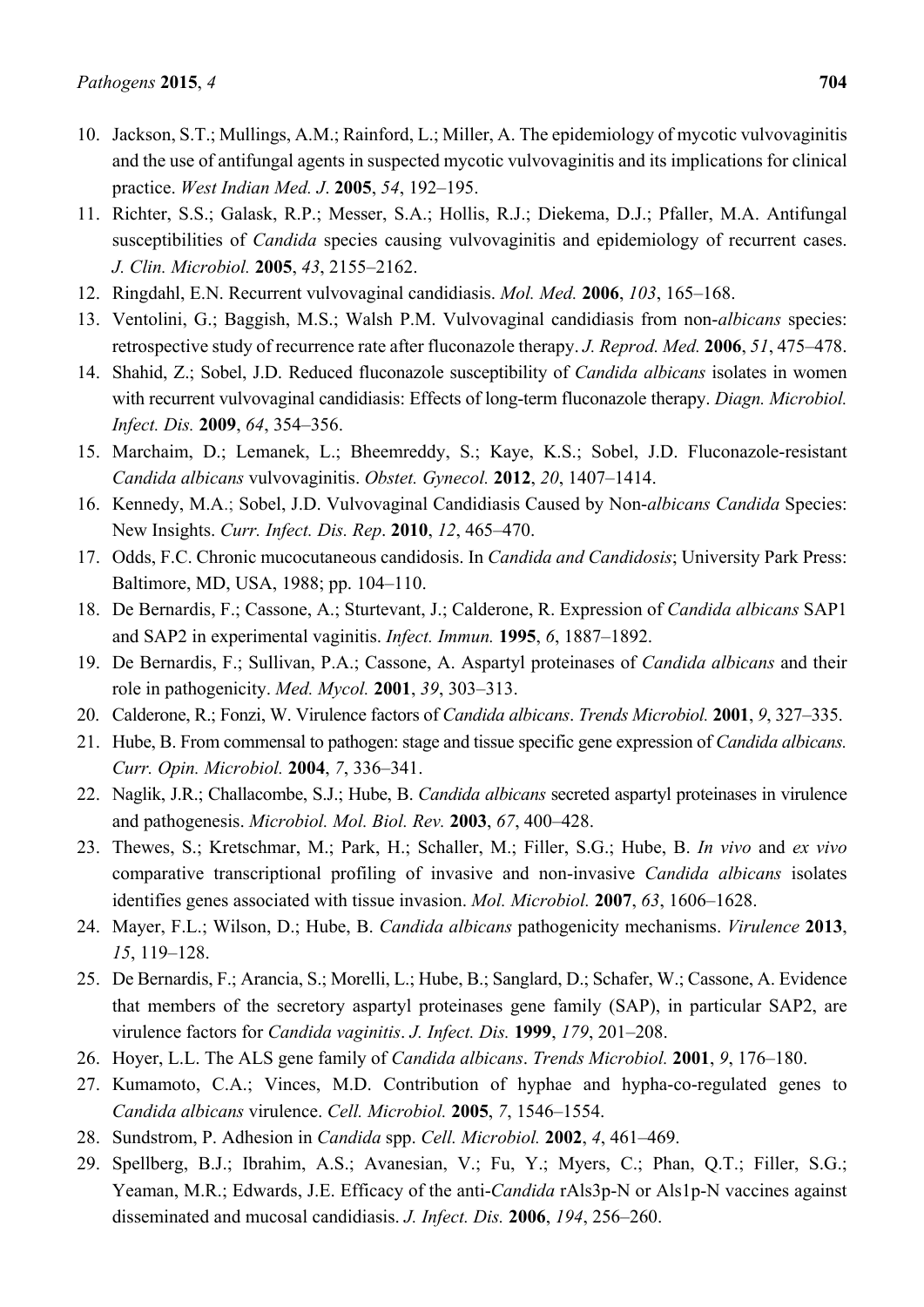- 31. Sudbery, P.; Gow, N.; Berman, J. The distinct morphogenic states of *Candida albicans. Trends Microbiol.* **2004**, *12*, 317–324.
- 32. Sudbery, P.E. Growth of *Candida albicans* hyphae. *Nat. Rev. Microbiol.* **2011**, *9*, 737–748.
- 33. Jacobsen, I.D.; Wilson, D.; Wächtler, B.; Brunke, S.; Naglik, J.R.; Hube, B. *Candida albicans* dimorphism as a therapeutic target. *Expert Rev. Anti Infect. Ther.* **2012**, *10*, 85–93.
- 34. Saville, S.P.; Lazell, A.L.; Monteagudo, C.; Lopez-Ribot, J.L. Engineered control of cell morphology *in vivo* reveals distinct roles for yeast and filamentous forms of *Candida albicans* during infection. *Eukaryot. Cell.* **2003**, *2*, 1053–1060.
- 35. Sandini, S.; la Valle, R.; de Bernardis, F.; Macri, C.; Cassone, A. The 65-kilodalton mannoprotein gene of *Candida albicans* encodes a putative glucanase adhesin required for hyphal morphogenesis and experimental pathogenicity. *Cell. Microbiol.* **2007**, *9*, 1223–1238.
- 36. De Bernardis, F.; Molinari, A.; Boccanera, M.; Stringaro, A.; Robert, R.; Senet, J.M.; Arancia, G.; Cassone, A. Modulation of cell surface-associated mannoprotein antigen expression in experimental candidal vaginitis. *Infect. Immun*. **1994**, *62*, 509–519.
- 37. De Bernardis, F.; Liu, H.; O'Mahony, R.; la Valle, R.; Bartollino, S.; Sandini, S.; Grant, S.; Brewis, N.; Tomlinson, I.; Basset, R.C.; *et al.* Human domain antibodies against virulence traits of *Candida albicans* inhibit fungus adherence to vaginal epithelium and protect against experimental vaginal candidiasis. *J. Infect. Dis.* **2007**, *195*, 149–157.
- 38. Lo, H.; Kholer, J.R.; di Domenico, B.; Loebenberg, D.; Cacciapuoti, A.; Fink, G.R. Nonfilamentous *C. albicans* mutants are avirulent. *Cell* **1997**, *90*, 939**–**949.
- 39. Peters, B.M.; Palmer, G.E.; Nash, A.K.; Lilly, E.A.; Fidel, P.L., Jr.; Noverr, M.C. Fungal morphogenetic pathways are required for the hallmark inflammatory response during *Candida albicans* vaginitis. *Infect. Immun.* **2014**, *82*, 532**–**543.
- 40. Moyes, D.L.; Murciano, C.; Runglall, M.; Islam, A.; Thavaraj, S.; Naglik, J.R. *Candida albicans* yeast and hyphae are discriminated by MAPK signaling in vaginal epithelial cells*. PLoS ONE* **2011**, *6*, doi:10.1371/journal.pone.0026580.
- 41. Schaller, M.; Borelli, C.; Korting, H.C.; Hube, B. Hydrolytic enzymes as virulence factors of *Candida albicans*. *Mycoses* **2005**, *48*, 365–377.
- 42. Cassone, A.; Boccanera, M.; Adriani, D.; Santoni, G.; de Bernardis, F. Rat clearing a vagina infection by *Candida albicans* acquired specific antibody-mediated resistance to vaginal reinfection. *Infect. Immun*. **1995**, *63*, 2619–2625.
- 43. Elitsur, Y.; Jackman, S.; Neace, C.; Keerthy, S.; Liu, X.; Dosescu, J.; Moshier, J.A. *Gen. Diagn. Pathol.* **1998**, *143*, 271–277.
- 44. De Bernardis, F.; Boccanera, M.; Adriani, D.; Spreghini, E.; Santoni, G.; Cassone, A. Protective role of antimannan and anti-aspartyl proteinase antibodies in an experimental model of *Candida albicans* vaginitis in rats. *Infect. Immun*. **1997**, *65*, 3399–3405.
- 45. De Bernardis, F.; Santoni, G.; Boccanera, M.; Spreghini, E.; Adriani, D.; Morelli, L.; Cassone, A. Local anticandidal immune responses in a rat model of vaginal infection by and protection, *Candida albicans. Infect. Immun*. **2000**, *68*, 3297–3304.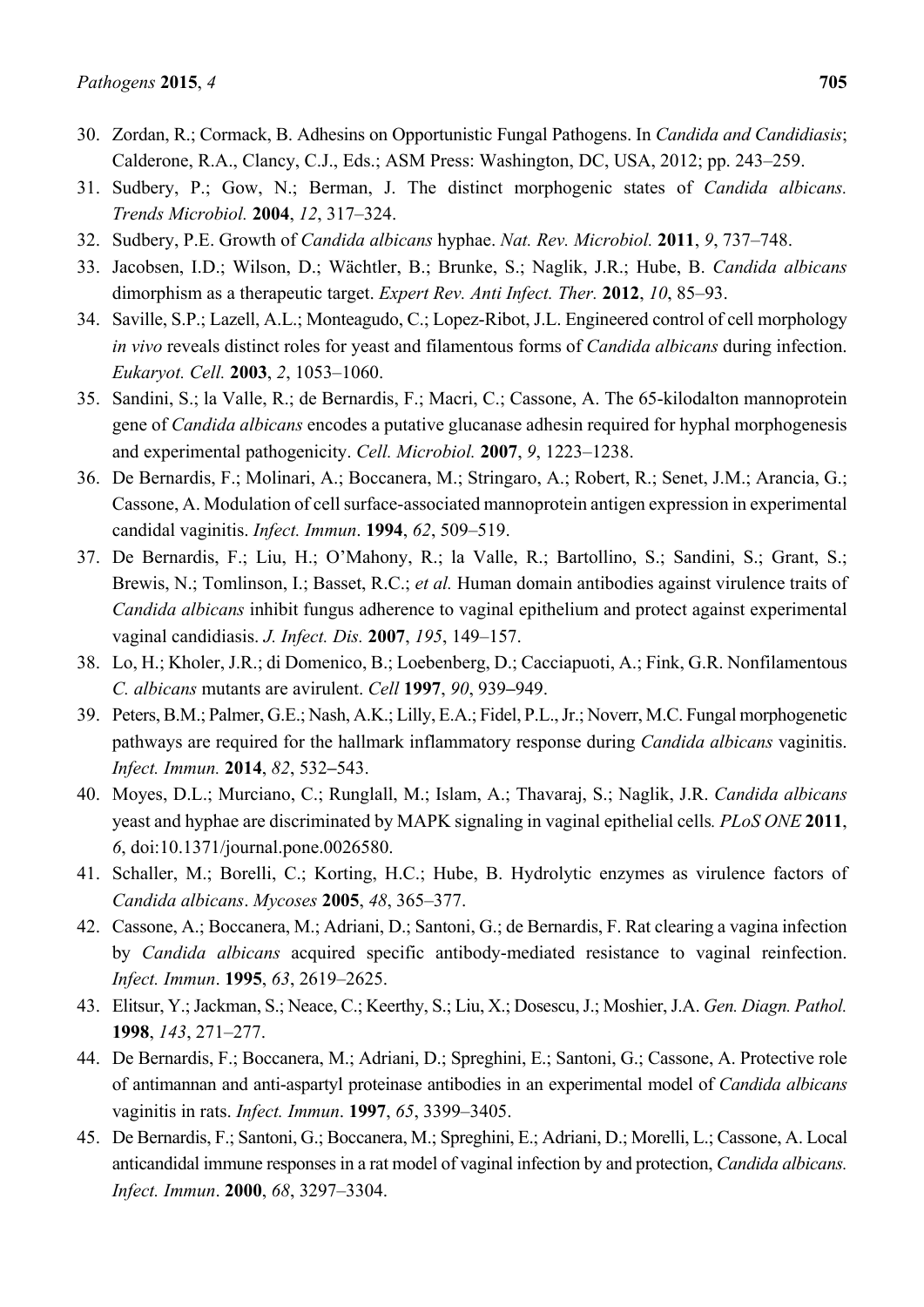- 46. Santoni, G.; Boccanera, M.; Adriani, D.; Lucciarini, R.; Amantini, C.; Morrone, S.; Cassone, A.; de Bernardis, F. Immune cell-mediated protection against vaginal candidiasis: Evidence for a mayor role of vaginal CD4<sup>+</sup> T cells and possible participation of other local lymphocyte effectors. *Infect. Immun*. **2002**, *70*, 4791–4797.
- 47. De Bernardis, F.; Santoni G.; Boccanera M.; Lucciarini R.; Arancia S.; Sandini S.; Amantini, C.; Cassone, A. Protection against rat vaginal Candidiasis by adoptive transfer of vaginal B lymphocytes. *FEMS Yeast Res.* **2010**, *10*, 432–440.
- 48. De Bernardis, F.; Lucciarini, R.; Boccanera, M.; Amantini, C.; Arancia, S.; Morrone, S.; Mosca, M.; Cassone, A.; Santoni, G. Phenotypic and functional characterization of vaginal dendritic cells in a rat model of *Candida albicans* vaginitis. *Infect. Immun*. **2006**, *74*, 4282–4294.
- 49. Cassone A. Fungal vaccines: Real progress from real challenges. *Lancet Infect. Dis.* **2008**, *8*, 114–124.
- 50. Cassone, A.; Casadevall, A. Recent progress in vaccines against fungal diseases. *Curr. Opin. Microbiol.* **2012**, *15*, 427–433.
- 51. Cassone, A. Development of vaccines for *Candida albicans*: Fighting a skilled transformer. *Nat. Rev. Microbiol.* **2013**, *11*, 884**–**891.
- 52. Edwards, J.E., Jr. Fungal cell wall vaccines: an update*. J. Med. Microbiol.* **2012**, *61*, 895–903.
- 53. Iannitti, R.G.; Carvalho, A.; Romani, L. From memory to antifungal vaccine design. *Trends Immunol.* **2012**, *33*, 467–474.
- 54. Moragues, M.D.; Rementeria, A.; Sevilla, M.J.; Eraso, E.; Quindos, G. *Candida* antigens and immune responses: Implications for a vaccine*. Expert Rev. Vaccines* **2014**, *13*, 1–12.
- *55.* Peters, B.M.; Yano, J.; Noverr, M.C.; Fidel, P.L., Jr. *Candida vaginitis*: When Opportunism Knocks, the Host Responds*. PLoS Pathog.* **2014**, *10*, e1003965.
- 56. De Bernardis, F.; Boccanera, M.; Adriani, D.; Girolamo, A.; Cassone, A. Intravaginal and intranasal immunizations are equally effective in inducing vaginal antibodies and conferring protection against vaginal candidiasis. *Infect. Immun.* **2002**, *70*, 2725–2729.
- 57. Sandini, S.; la Valle, R.; Deaglio, S.; Malavasi, F.; Cassone, A.; de Bernardis, F. A highly immunogenic recombinant and truncated protein of the secreted aspartic proteases family (rSap2t) of *Candida albicans*  as a mucosal anticandidal vaccine. *FEMS Immunol. Med. Microbiol.* **2011**, *62*, 215–224.
- 58. De Bernardis, F.; Amacker, M.; Arancia, S.; Sandini, S.; Gremion, C.; Zurbriggen, R.; Moser, C.; Cassone, A. A virosomal vaccine against candidal vaginitis: Immunogenicity, efficacy and safety profile in animal models. *Vaccine* **2012**, *30*, 4490–4498.
- 59. PEV7 Clinical Trial. Available online: http://www.clinicaltrials.gov/ct2/show/NCT01067131 (accessed on 8 October 2015).
- 60. ClinicalTrials.gov Identifier: NCT01926028. Available online: https://clinicaltrials.gov/ct2/show/ NCT01926028 (accessed on 8 October 2015).
- 61. Luo, G.; Ibrahim, A.S.; Spellberg, B.; Nobile, C.J.; Mitchell, A.P.; Fu, Y. *Candida albicans* Hyr1p Confers Resistance to Neutrophil Killing and Is a Potential Vaccine Target. *J. Infect. Dis.* **2010***, 201*, 1718–1728.
- 62. Luo, G.; Ibrahim, A.S.; French, S.W.; Edwards, J.E., Jr.; Fu, Y. Active and Passive Immunization with rHyr1p-N Protects Mice against Hematogenously Disseminated Candidiasis. *PLoS ONE* **2011**, *6*, e25909.